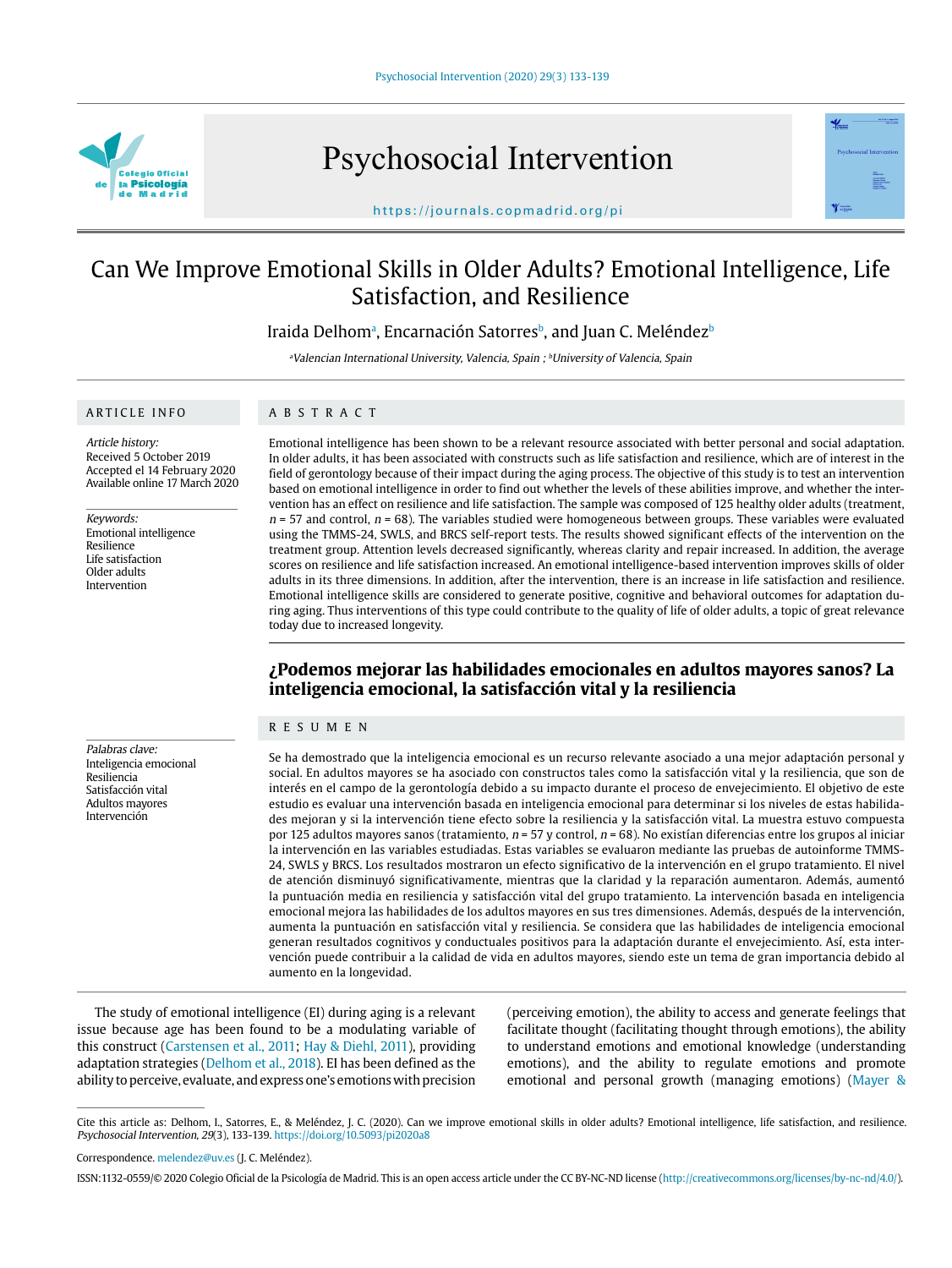Salovey, 1997). Thus, EI involves a set of emotional skills to effectively use information from emotions, allowing people to employ adaptive coping when faced with stressful life events (Salovey & Mayer, 1990). Mayer et al., (2016) recently indicated that measures of emotional intelligence are still evolving, and that the factor structure of the area remains uncertain, although there is support for both one- and threefactor models. One of the measures based on the three-factor model is the TMMS-24 (Fernández-Berrocal et al., 2004), which assesses EI from an intrapersonal and self-perceived perspective. The TMMS-24 describes three skills: attention, clarity, and emotional repair. The attention dimension refers to the degree to which people pay attention to their emotions and feelings; the clarity dimension refers to how people perceive their emotions; and finally, the repair dimension refers to a subject's belief about his/her capacity to interrupt and regulate negative emotional states and prolong positive ones. People with the ability to pay moderate attention to emotions show good intrapersonal functioning, which acts as a protector in different risk situations. Attention to the role emotions play in our environment and to the way their effects are expressed can foster personal and social improvement, allowing a person to use accurate reasoning to enhance the process of a positive emotional reaction (Lloyd et al., 2012). However, it is important to point out that constant attention to our emotions can lead to a ruminative process that can give rise to the intensification of emotions at unhealthy levels. With regard to clarity, people with high emotional clarity perceive themselves as more capable of understanding what emotions they are experiencing, how these emotions are manifested, and their causes and consequences. With this information, we may reflect on our emotions and make decisions based on them, thus reducing their intensity and facilitating their subsequent regulation (Delhom et al., 2018). High levels of repair involve the ability to repair emotional states, interrupting and regulating the negative and prolonging the positive, which allows an adaptive management of emotions (Fernández-Berrocal et al., 2004). Thus, moderate levels of attention and high levels of clarity and emotional regulation have been associated with positive variables.

In recent years, EI has begun to emerge strongly, showing important and encouraging results associated with mental health and personal and social well-being (Kong et al., 2019; Lloyd et al., 2012; Sánchez-Álvarez et al., 2016). The importance of emotional functioning throughout an individual's development, including in the last stages of life, is currently being recognized (Rey et al., 2017). However, in the gerontological field, the study of EI is still scarce, depriving the population of the solidly demonstrated benefits of EI training.

EI is considered an indicator of psychological adjustment and a key precursor of feelings associated with wellbeing (Augusto-Landa et al., 2011). Life satisfaction (Delhom et al., 2017) and resilience (Limonero et al., 2012) are two variables that are highly related to the development of EI. Therefore, the increase in and ability to correctly manage emotional skills would make it possible to experience a higher rate of positive emotional states, which would affect these important psychological constructs (Sánchez-Álvarez et al., 2016). The literature suggests that, in particular, the dimensions of clarity and reparation are linked to resilience and life satisfaction, and relationships are found between them at a correlational and predictive level (Limonero et al., 2012; Palomera, & Bracket, 2006).

Life satisfaction refers to people's overall assessment of themselves and the degree to which they experience a sense of wellbeing. Life satisfaction is the cognitive component of subjective wellbeing (Diener et al., 2017) and is based on beliefs and attitudes about an individual's own life (Diener, 2013). It is an important indicator of a broad range of positive personal, psychological, social, interpersonal, and intrapersonal outcomes (Liu et al., 2013). EI can be a necessary prior condition for adaptive control of the emotions and mood and, therefore, a determinant in life satisfaction. Sánchez-Álvarez et al. (2015) showed that clarity and repair were positively correlated with life satisfaction, indicating that high EI tends to result in more positive experiences and fewer negative experiences. Various studies have shown moderate positive correlations between EI and life satisfaction (Kong & Zhao, 2013). Other studies have shown that EI may be an important predictor of life satisfaction (Carmeli et al., 2009; Delhom et al., 2017). In contrast to EI, the relevance of life satisfaction in older adults has been strongly supported due to its significant impact on mental health (Steptoe et al., 2015).

The relevance of resilience has also been demonstrated in older adults. This construct acquires special relevance due to its connection with coping, which is decisive in the process of adaptation to aging (Tomás et al., 2012). Resilience can be conceptualized as a dynamic process where individuals experience positive adaptation despite adversity or trauma (Luthar et al., 2006) and is facilitated by the use of personal resources and the environment (Windle, 2011). Moreover, resilience is understood as a self-regulatory protection mechanism when facing possible difficult consequences at certain times in life (Mayordomo-Rodríguez et al., 2015; Mayordomo et al., 2016). Aging is a process characterized by the presence of stressful situations, such as a decrease in autonomy and good cognitive functioning, as well as facing one's own death and that of one's contemporaries. In this context, resilience is an important study variable (Caycho-Rodríguez et al., 2018). EI plays an important role in emotional self-control and the ability of the adaptive individual to cope with stressful situations, promoting the use of strategies that mitigate negative emotions and maintain positive ones (Zeidner et al., 2016). There is evidence of an association between resilience and EI. Liu et al. (2013) point out that EI is an antecedent of resilience. Furthermore, Armstrong et al. (2011) found that vulnerable individuals have lower EI scores, whereas resilient individuals have higher EI scores. In addition, it was confirmed that the ability to effectively regulate one's emotions, a central facet of EI, promotes resilience. Thus, Armstrong et al. (2011) argued that EI might be directly linked to resilience.

The effectiveness of interventions based on positive constructions has been demonstrated. In addition to preventing diseases, these interventions improve multiple psychological constructions that are a source of wellbeing and strength (Hodzic et al., 2018). EI could be considered a mediating variable between life events and the consequences these events can have on wellbeing and health. Therefore, applying interventions based on EI could provide older adults with adaptive resources. On the one hand, the ability to clarify and regulate emotions (positive and negative) has been shown to play an important role in coping with stressful situations, which contributes positively to personal wellbeing (Limonero et al., 2012). On the other hand, moderate attention to emotions is adaptive because it makes it possible to extract information from them without being carried away by high intensities, thus facilitating clarity of thought (Delhom et al., 2018). Therefore, the aim of this study is to find out whether an intervention based on emotional intelligence has effective results in a sample of healthy older adults. As a hypothesis, the intervention is expected to improve the ability to understand and regulate emotions while maintaining intermediate levels of attention. In addition, it is expected to increase life satisfaction and resilience scores.

#### **Method**

### **Participants**

The sample was composed of 125 healthy older adults from Valencia (Spain), recruited through four healthcare centers. Participants were initially contacted by phone, and a face-to-face appointment was scheduled to determine whether they met the inclusion criteria.

Inclusion criteria were as follows: (a) participants had to be older than 65 years; (b) they had to show no evidence of dementia or mild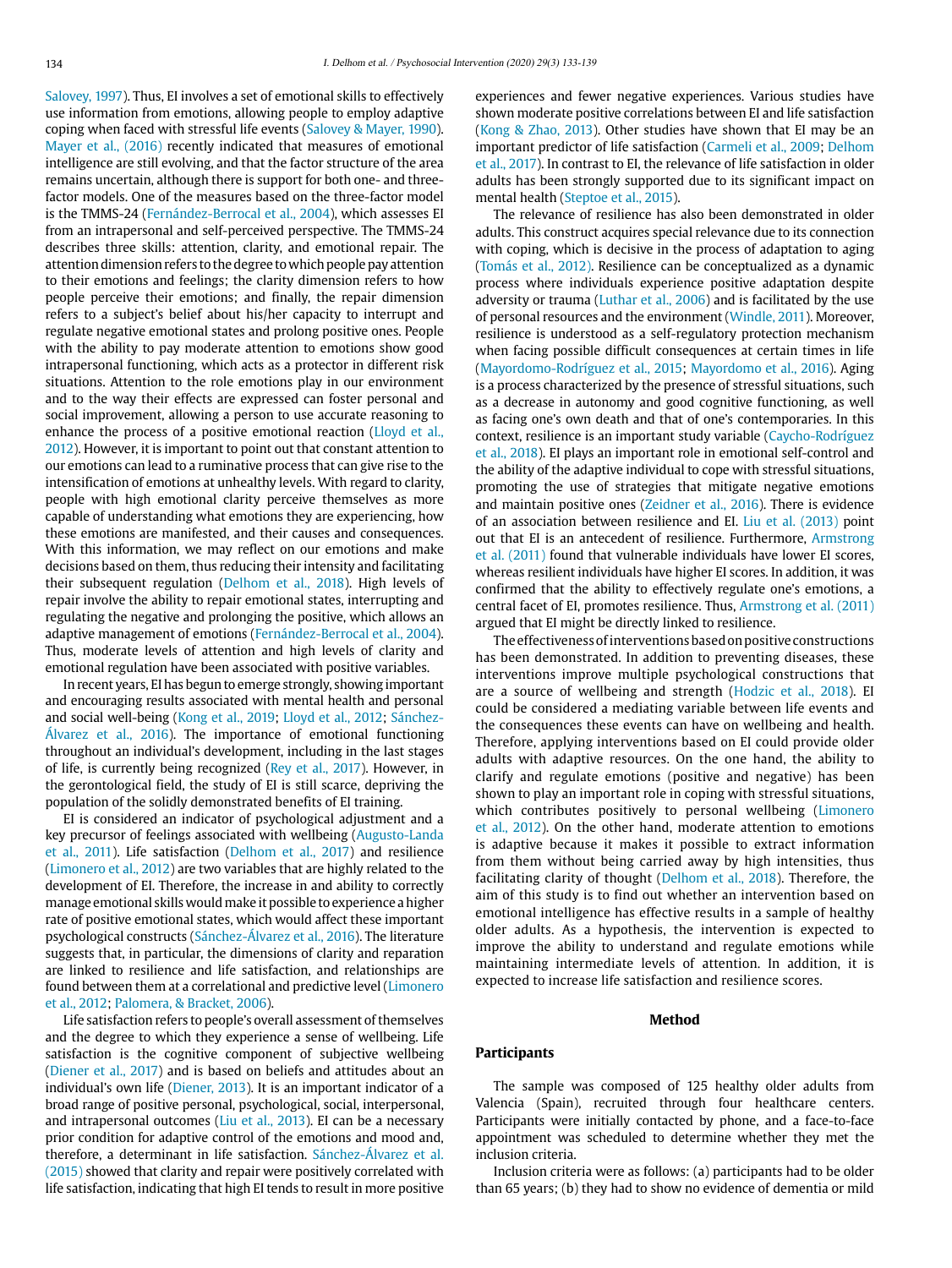cognitive impairment, determined by a score of 23 or higher on the Spanish version of the Mini-Mental State Examination (Mini Examen Cognitivo; Lobo et al., 2002); (c) they could not be institutionalized; and (d) they had to participate actively in cultural activities. All participants were informed of the study protocols and signed informed consents to participate in the study. Initially, 70 were randomly assigned to a treatment group and 72 to a control group. In the treatment group, 13 subjects dropped out (did not attend 20% of the sessions), and so the intervention ended with 57 subjects. In the control group, four subjects dropped out (did not perform the evaluation the second time), ending with 68 subjects.

With regard to the sociodemographic data for each group, to compare their homogeneity, differences were studied at the measurement time prior to the intervention. No significant differences were obtained between the groups on: age:  $t(123) = 0.431$ ,  $p = .667$ ; gender,  $\chi^2(1) = .968$ ,  $p = .325$ ; marital status:  $U = 1805.5$ ,  $p =$ .983; or educational level:  $U = 1641.5$ ,  $p = .135$ .

Regarding the sociodemographic data, the control group had an average age of 67.38 ( $SD = 6.50$ ); 55.9% were women; 64.2% were married, 7.5% single, 16.4% divorced, and 11.9% had another type of marital status; 10.4% had less than primary studies, 53.7% primary, 20.9% secondary, and 14.9% university studies. In the treatment group, the average age was 67.89 years ( $SD = 6.75$ ); 52.6% were women; 63% were married, 5.6% were single, 25.8% were divorced, and 5.6% had other situations; 15.8% had less than primary studies, 59.6% primary, 15.8% secondary, and 8.8% university studies.

### **Instruments**

**Trait Meta-Mood Scale** (Salovey et al., 1995). The 24-item version, adapted to the Spanish population (Fernández-Berrocal et al., 2004) and validated in elderly people by Delhom et al. (2017), was administered. This self-report scale offers a measure of intrapersonal emotional intelligence based on the theoretical model by Salovey and Mayer (1990). The scale contains three key dimensions: attention to feelings, emotional clarity, and repair and regulation of emotions, evaluated on a five-point Likert-type scale (1 = strongly disagree, 5 = strongly agree). Estimations of reliability using Cronbach's alpha were: .76 for attention, .84 for clarity, and .85 for repair.

**Satisfaction with Life Scale** (SWLS; Diener et al., 1985) is a brief five-item scale that measures overall cognitive judgments about satisfaction with one's life. It is evaluated on a 7-point Likert scale, where  $1$  = strongly disagree and  $7$  = strongly agree. The SWLS has been administered to diverse samples, and different versions have been carried out in different languages, so that the normative data are quite varied. Cronbach's alpha in this study was .86.

**Brief Resilient Coping Scale** (BRCS; Sinclair & Wallston, 2004) was used to assess the tendency to cope with stress in a highly adaptive manner. The BRCS is composed of a single resistant coping factor based on four indicators, with a Likert-type response scale ranging from 1 to 5. Scale analyses show that it has a robust factor structure and satisfactory reliability and criterion validity. It has shown adequate psychometric properties and factorial structure in elderly samples in Spain (Tomás et al., 2012). The internal consistency estimate for this study was .77.

### **Procedure**

Prior to the intervention, a pilot study was carried out in which the intervention was administered to 2 groups of 10 participants. It was used to make improvements in the intervention program design.

A researcher went to two senior retirement centers to administer the pilot intervention. Once the intervention had been applied and the results obtained, small improvements were made in the design of the sessions, especially in terms of adapting the terminology

used in the sessions to the usual vocabulary of the population under study to achieve greater identification with the content of the sessions. Because the results obtained were positive, we proceeded to search for a larger sample in which to implement the designed intervention. To do so, the researchers contacted different elderly care centers and made appointments with their managers. In the meetings with management, the objectives of the intervention and the evaluation protocol were presented. In all the centers where the proposal was accepted, a program implementation schedule was developed, covering the period from January 2017 to May 2018. Control group participants did not perform any task designed by the researchers that was an alternative to the intervention. They were informed that they would complete the same measures at the same time as the intervention group, but they would not be exposed to the training and would remain on a waiting list for the same intervention a few months later.

#### **Intervention**

This intervention is designed to develop EI skills, taking into account the model proposed by Mayer and Salovey (1997). Thus, three dimensions are considered: attention, clarity, and emotional repair.

Specifically, the proposed intervention program consisted of ten 90-minute sessions held once a week, administered in groups of between 8 and 12 participants. In addition, a previous session was held to evaluate the variables under study (IE, life satisfaction, and resilience), and a final session was held to measure the effects of the intervention. The evaluation was conducted through a face-to-face interview by three trained evaluators, including the researcher who also led the intervention sessions in all the centers.

The contents of the sessions (see Table 1) were structured hierarchically, so that each session began by addressing basic content such as the concepts of emotion and feelings. In addition, greater awareness of a person's own emotional processes was fostered, generating introspection behaviors. Then, each EI dimension was discussed in depth and in an instructional way, addressing these dimensions at a conceptual level to later work on the generation of cognitive and behavioral patterns according to the postulates of these skills.

Thus, the psychological mechanisms underlying the emotions were worked on, as well as aspects related to introspection and awareness of emotions and the context in which they develop, in order to understand their causes and consequences. In most sessions, practical cases were presented, and exercises were proposed for participants to carry out in daily life in the week following the session. In subsequent sessions, the experience gained in applying the skills worked on was addressed. In the last sessions, the integration of all the EI skills was addressed in greater depth, with special emphasis on the emotion management tools of the emotional repair dimension (see Table 1).

The specific objectives set out in the intervention program are presented below. Table 1 shows the contents of the different sessions and their relationship with the different specific objectives.

Participants will:

- 1. Understand and differentiate the basic concepts that define the emotions and emotional intelligence.
- 2. Achieve moderate levels of attention to their emotions so that this dimension does not become maladaptive.
- 3. Achieve better emotional clarity that allows them to perceive and differentiate between the different emotions they experience.
- 4. Develop emotional regulation through cognitive behavioral strategies to interrupt negative emotional states and prolong positive ones.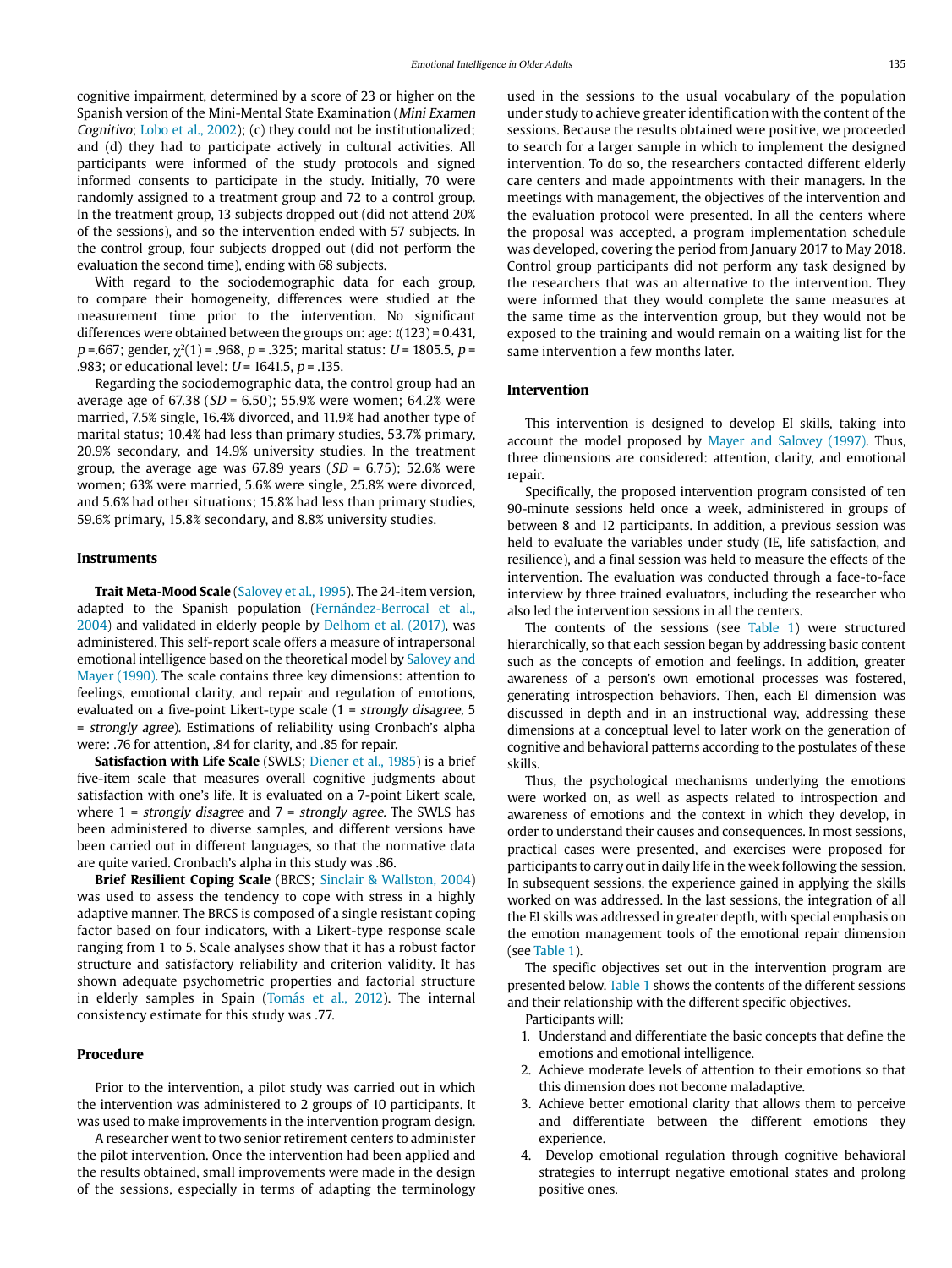#### **Table 1.** Contents of the Sessions

| Sessions         | Contents                                                                                                                                                                                                                                                                                                                                                                                                                                                                                                                                                                                             | Specific<br>objectives |
|------------------|------------------------------------------------------------------------------------------------------------------------------------------------------------------------------------------------------------------------------------------------------------------------------------------------------------------------------------------------------------------------------------------------------------------------------------------------------------------------------------------------------------------------------------------------------------------------------------------------------|------------------------|
| $\mathbf{1}$     | The foundations of the concept of emotion are established, as well as the psychological mechanisms that underlie this<br>phenomenon and the use of a precise vocabulary when referring to it. A first approach is made to the adaptive nature of<br>emotions.                                                                                                                                                                                                                                                                                                                                        | $\mathbf{1}$           |
| $\overline{2}$   | Introspection and awareness of the importance of identifying emotions in their context are encouraged, relating this<br>contextualization to the dimensions of attention, clarity, and emotional repair.                                                                                                                                                                                                                                                                                                                                                                                             | 2, 3, 4                |
| 3                | This session is designed to help the participants reach intermediate levels of attention to their emotions through the acquisition<br>of awareness of the need to take control of their emotions. The awareness of the source of information that emotions provide<br>and the usability of such information for a greater understanding of the emotional world itself is worked on.                                                                                                                                                                                                                  | 2, 3                   |
| $\overline{4}$   | The bidirectionality of emotion and cognition is deepened so that participants know the influence of self-instruction and<br>irrational ideas on emotions. The skills related to the clarity and repair dimensions are worked on. It also addresses the<br>difference between emotion and cognition and the evolution of emotions, integrating it with the use of emotion regulation<br>strategies that can be carried out in different situations.                                                                                                                                                  | 3, 4                   |
| 5                | The awareness of the importance of the subject's predisposition in the final result of the emotion is worked on, as well as<br>introspection about how each emotion develops and evolves in oneself (emotional clarity) and how that emotion is managed<br>and developed (emotional repair).                                                                                                                                                                                                                                                                                                         | 3, 4                   |
| 6                | This session works on the acquisition of tools related to empathy and assertiveness. In addition, the purpose is for participants<br>to not only have the ability to understand and respect the emotions of others, but also, as a result, to manage their own<br>experience with regard to situations of tension or conflict. On the other hand, the skills of understanding and emotional<br>management are worked on together with coping strategies such as cognitive re-evaluation, as well as training in skills for<br>managing stress in the face of conflict.                               | 3, 4                   |
| $\overline{7}$   | This session reflects on the actions that are usually carried out in situations of stress, change, or conflict that require a demand<br>for resources. It is intended that participants will become aware of the emotion management tools available to them, in<br>addition to discussing the adaptive level of each.                                                                                                                                                                                                                                                                                | 4                      |
| 8                | Implementation of the skills worked on in the previous session. Regulatory skills are taught in order to achieve greater training<br>in them, in addition to reflecting on the daily life situations that may require the application of these tools.                                                                                                                                                                                                                                                                                                                                                | 4, 5                   |
| 9                | The topic is the integration of attention, clarity, and repair in order to strengthen EI skills. Observation is used to find out to<br>what extent the participants have acquired the skills taught, and their training is reinforced.                                                                                                                                                                                                                                                                                                                                                               | 5                      |
| 10 <sup>10</sup> | Strengthening of EI, especially emotional repair skills, is addressed. However, we must not lose sight of the fact that, as Mayer<br>and Salovey (1997) indicate, El abilities have a hierarchical structure, so that the abilities located at the base of the pyramid<br>(attention) are necessary to achieve the abilities on the upper step (clarity), and both, in turn, are required to reach the top of<br>the pyramid (repair). Thus, although the content of the session is manifested primarily in the training of emotional repair, we<br>implicitly also work on the remaining EI skills. | 5                      |

5. Integrate the different skills and strategies learned to generate adaptive behaviors.

## **Analysis**

<sup>t</sup>-test analyses were performed for independent samples, as well as chi-square and the Mann-Whitney test to check the sociodemographic characteristics of the participants before the intervention. To analyze the effects of the intervention, an analysis of variance was performed for repeated measures with Bonferroni adjustment, studying the interaction (group x time) and the simple effects of time and group. The effect size (Cohen d) was measured based on the following values: 0.20-0.49 small effect; 0.50-0.79 medium effect, and > 0.80 large effect (Cohen, 1988).

## **Results**

The main effects after the treatment were significant for attention, clarity, repair, resilience, and satisfaction (see Table 2).

## **Table 2.** Effects of Interaction and Group Means

|             | Principal effects |       |         | Treatment group |              | Control group  |             |                |
|-------------|-------------------|-------|---------|-----------------|--------------|----------------|-------------|----------------|
|             |                   | df    |         |                 |              | T <sub>2</sub> |             | T <sub>2</sub> |
| AT          | 7.11              | 1/123 | .009    | .055            | 3.82(0.65)   | 3.37(0.66)     | 3.81(0.73)  | 3.78(0.74)     |
| CL.         | 7.15              | 1/123 | .009    | .055            | 3.72(0.68)   | 4.11(0.50)     | 3.57(0.70)  | 3.60(0.68)     |
| RP          | 21.39             | 1/123 | < 0.001 | .148            | 3.71(0.67)   | 4.31(0.64)     | 3.73(0.77)  | 3.70(0.72)     |
| <b>SWLS</b> | 18.08             | 1/123 | < 0.001 | .148            | 22.86 (6.79) | 27.08 (4.99)   | 24.50(6.01) | 24.21 (6.32)   |
| <b>BRCS</b> | 12.91             | 1/123 | < 0.001 | .109            | 3.37(0.76)   | 3.95(0.72)     | 3.41(0.73)  | 3.42(0.81)     |

Note. AT = attention; CL = clarity; RP = repair.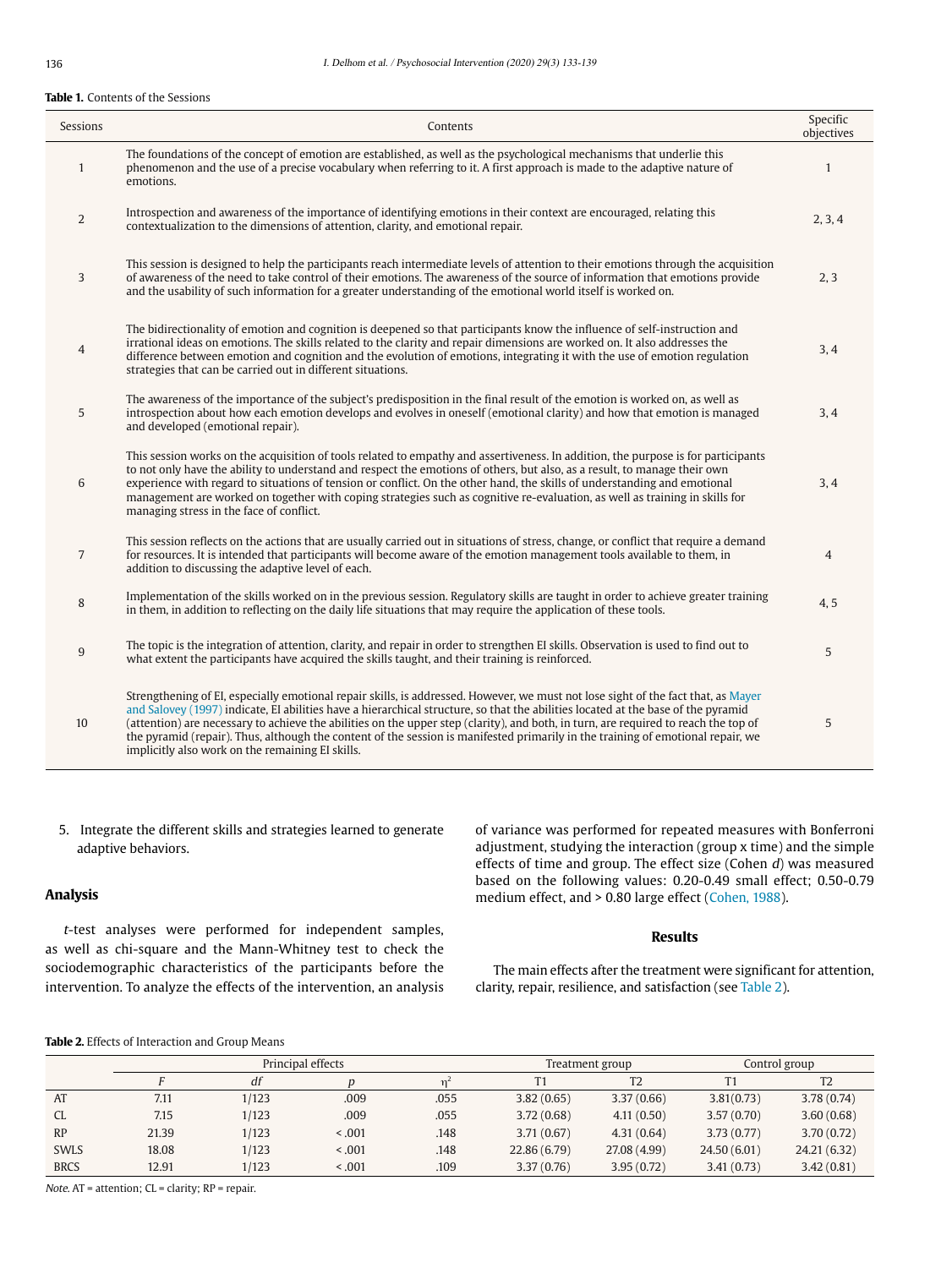The study of simple effects confirmed the homogeneity of the groups, with no differences in the pretreatment scores. After the intervention, significant differences between groups were obtained at post-treatment in all the dimensions (see Table 3).

**Table 3.** Simple Effects between Groups at Pre-treatment and Post-treatment

|             |       | Pre-treatment |      |          | Post-treatment |             |          |
|-------------|-------|---------------|------|----------|----------------|-------------|----------|
|             | df    | F             | D    | $\eta^2$ | F              | D           | $\eta^2$ |
| Attention   | 1/123 | 0.013         | .910 | .001     | 10.50          | .002        | .079     |
| Clarity     | 1/123 | 1.450         | .231 | .012     | 21.64          | $\leq 0.01$ | .150     |
| Repair      | 1/123 | 0.031         | .862 | .001     | 24.48          | $\leq 0.01$ | .166     |
| <b>SWLS</b> | 1/123 | 1.630         | .204 | .015     | 5.18           | .018        | .053     |
| <b>BRCS</b> | 1/123 | 0.052         | .821 | .001     | 11.41          | .001        | .097     |

Finally, the evolution of the groups over time was studied. In relation to EI, attention obtained a significant effect in the treatment group,  $F(1, 123) = 14.81$ ,  $p < .001$ ,  $p^2 = .107$ , resulting in a significant decrease from pretreatment to post-treatment (mean difference = .45,  $SE = .119$ ,  $p < .001$ ,  $d = 0.68$ ). For the control group, the effects were not significant,  $F(1, 123) = 0.065$ ,  $p = .799$ ,  $n^2 = .001$ .

Clarity showed a significant increase,  $F(1, 123) = 15.09$ ,  $p < .001$ ,  $p<sup>2</sup>$ = .109, in the treatment group (mean difference =  $-.38$ , *SE* = .099, *p* < .001,  $d$  = -0.65); effects on the control group were not significant,  $F(1, 1)$  $123$ ) = .080,  $p = .778$ ,  $n^2 = .001$ .

Repair obtained a significant effect in the treatment group,  $F(1, 123) = 35.36$ ,  $p < .001$ ,  $\eta^2 = .223$ , resulting in an increase (mean difference = -.60,  $SE = .102$ ,  $p < .001$ ,  $d = -0.91$ ); effects on the control group were not significant,  $F(1, 123) = .126$ ,  $p = .723$ ,  $\eta^2 = .001$ .

Regarding the SWLS, a significant effect was observed in the treatment group,  $F(1, 123) = 24.63$ ,  $p < .001$ ,  $\eta^2 = .191$ , resulting in a significant increase from pretreatment to post-treatment (mean difference = -4.21,  $SE = .848$ ,  $p = 0.71$ ,  $d = 0.71$ ). For the control group, the effects were not significant,  $F(1, 123) = .215$ ,  $p = .644$ ,  $\eta^2 = .002$ .

Finally, with regard to the BRCS, a significant effect was obtained in the treatment group,  $F(1, 123) = 21.82$ ,  $p < .001$ ,  $p^2 = .171$ , resulting in a significant increase from pretreatment to post-treatment (mean difference = -.58,  $SE = .094$ ,  $p < .001$ ,  $d = -0.78$ ). For the control group, the effects were not significant,  $F(1, 123) = .038$ ,  $p = .846$ ,  $\eta^2 = .001$ ).

#### **Discussion**

The effectiveness of psychosocial interventions based on emotional intelligence has been shown since the appearance of this concept, although little is known about its usefulness in healthy older adults. This study showed that when administered to healthy older adults, positive results can also be achieved. Specifically, an improvement in emotional abilities was obtained, as well as an increase in life satisfaction and resistance scores in the treatment group.

The model proposed by Mayer and Salovey (1997) points out that the dimensions of EI maintain a hierarchical organization where improving emotional repair skills implies previously increasing emotional clarity and achieving intermediate levels of attention (Zeidner et al., 2016). The results obtained showed that the intervention significantly modified the levels in the three intrapersonal dimensions of EI, centralizing the attention dimension scores and increasing the scores in the clarity and repair dimensions. Developing these skills could potentially be a resource to successfully adapt to adversities, using the value of emotions to benefit personal development. This result is significant because the achievement of intermediate levels of attention will help to extract significant information from emotions without letting them become stagnant. Likewise, constant attention to emotions facilitates the implementation of a rumination process that can lead to the intensification and maintenance of a maladaptive emotional state, and this is a relevant factor in mental health in aging (Lloyd et al., 2012). This is particularly true when excessive attention to emotions is not followed by a sufficient capacity to understand their causes, motives, and consequences. Maintaining high levels of clarity will involve a significant understanding of emotions, both one's own and others', as well as their causes and consequences. High levels of emotional repair will allow emotional states to be managed in a way that is appropriate for the context, integrating emotional information into individuals' general functioning and taking control of it. Thus, and in line with the previous literature, it can be seen that the dimensions of clarity and repair are especially linked to resilience and life satisfaction (Delhom et al., 2018; Limonero et al., 2012). In addition, according to Hodzic et al. (2018), interventions based on the hierarchical model are the most effective for developing EI.

The intervention based on EI produced an increase in the levels of life satisfaction and resilience. In a recent meta-analysis, Sánchez-Álvarez et al. (2016) showed that, independently of the EI theoretical streams used, EI studies show a significant association with SWB through their different EI measures. Moreover, the results showed a higher association between self-reported EI measures and life satisfaction (cognitive component of SWB). Attention to emotions exercises the role of selecting useful emotional information as an adaptive resource. In this way, training in attention skills, without it being excessive, would contribute to giving emotions the necessary importance at all times, thus influencing the judgments the person makes about his/her own life. With regard to clarity and repair, Extremera et al. (2009) observed that clarity and emotional repair play an important role in the way people experience satisfaction and pleasure in their lives. Clarity would play a moderating role between stressful situations and satisfaction with life. In this regard, individuals with a high perceived ability to interpret emotional information and deal more effectively with emotional issues would achieve a greater sense of life satisfaction. Knowing how the emotional world develops and being able to regulate it could contribute to a greater sense of control, so that judgments about one's life would be made based on this feeling of competence, positively influencing them. In general, individuals with high perceived ability to know, manage, and interpret emotional information might deal effectively with emotional issues and achieve a greater sense of life satisfaction. Thus, the intervention based on EI offers an interesting tool for increasing clarity in older adults.

Regarding EI and resilience, emotionally intelligent individuals show more resilience, thus facilitating better adaptation to changes in stressful situations and appraising stress as a challenge rather than a threat. In the long term, EI allows for the use of richer resources and adaptive coping, leading to long-term emotional benefits. Therefore, emotional skills are hypothesized to have a two-way action. EI might reduce the occurrence and duration of the negative emotions that appear as a consequence of stressful events, but emotional skills might also increase the frequency and maintenance of positive emotions over time (Sánchez-Álvarez et al., 2015). Specifically, attention skills would make it possible to extract emotional information necessary for the processing of information, generating more adaptive behaviors. In relation to resilience, the role of emotional attention skills is based on using both positive and negative emotions to obtain information about the most adaptive responses in an adverse situation (Delhom et al., 2018). Thus, emotions become a key resource to overcome difficult situations and emerge stronger from them. Regarding clarity and emotional repair, as Extremera et al. (2009) showed, emotional clarity plays an important role in resilience by providing the person with skills to understand the meaning of adverse situations, thus generating learning that can be useful in the future. In this way, tools would be available to assimilate the development of emotions and have the ability to anticipate them, which also leads to a greater sense of control. Gross (1998) showed that emotional regulation would affect resilience through two processes. First, it would be involved in the generation of emotions and the regulation of the background of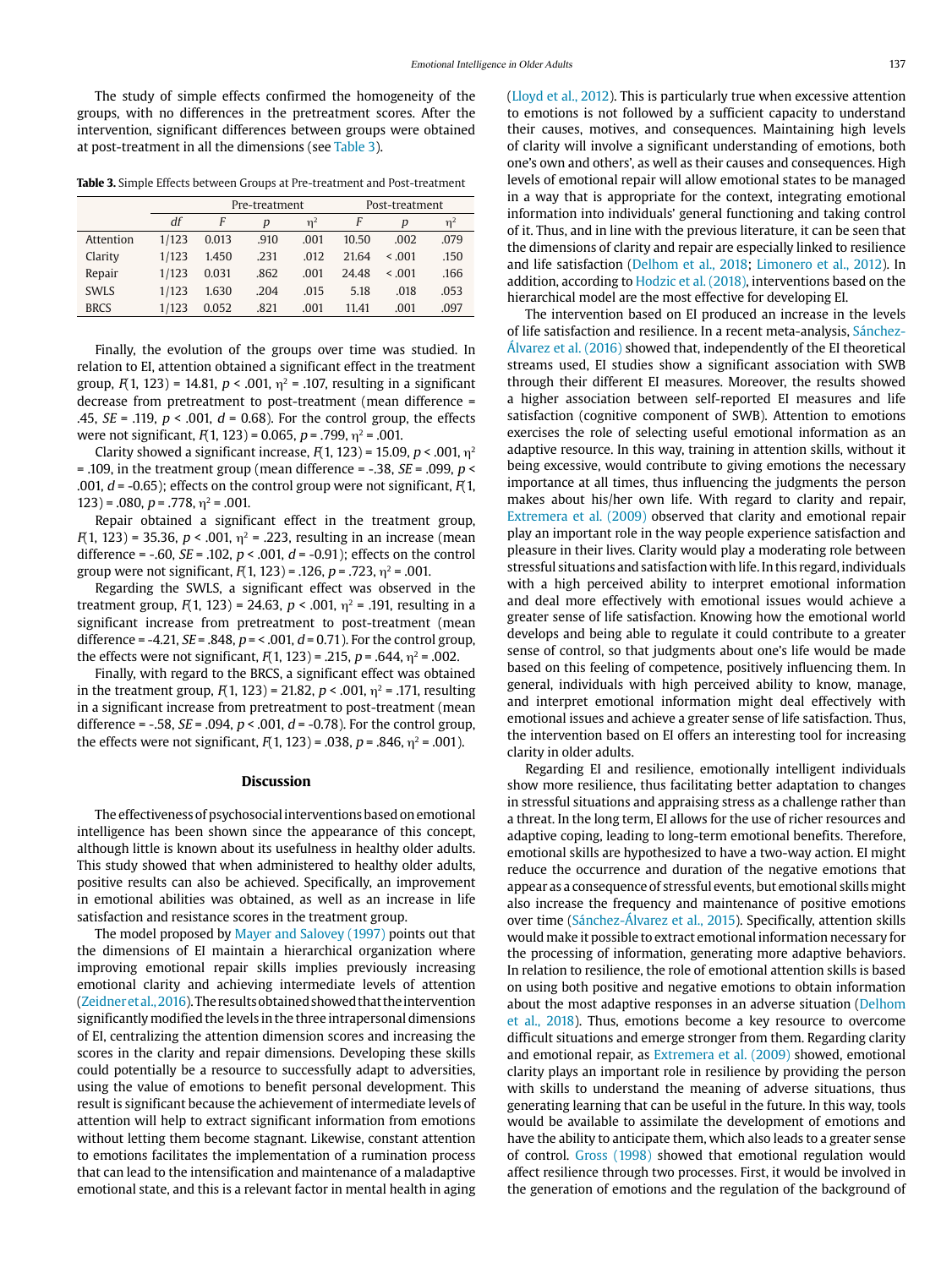the emotional process, where the processes of cognitive restructuring or reevaluation of the situation would be the essential strategies. Second, it would be involved in the emotional response, that is, in its modulation by, for example, reducing the impact of negative emotions and maintaining or enhancing the impact of positive ones. As can be seen, EI would act through a temporary process extending from the generation of emotions to their impact on the person. Knowledge about our emotional world and the way of disregarding these emotions has great relevance in the way we tackle adversity adaptively and learn from these experiences (Kong et al., 2019).

In short, we can conclude that an intervention based on EI improves the ability levels of this construct and, in addition, enhances life satisfaction and resilience. These results reveal an important resource for older adults because people with high levels of resilience and satisfaction tend to cope better with stressful situations by setting in motion an array of personal (such as self-efficacy and self-esteem) and interpersonal (such as social and family support) mechanisms that facilitate adaptation. EI would provide the individual with these mechanisms, thus improving overall emotional management (Caycho-Rodríguez et al., 2018). In this regard, it should be noted that EI is not only related to negative symptomatology (Delhom et al., 2018; Lloyd et al., 2012), but also to developing positive mental health tools in older adults that increase their wellbeing.

In summary, EI can be developed in healthy older adults as a potential resource that contributes to life satisfaction and resilience. In this regard, it is considered relevant to enhance the development of positive psychological constructs in psychogerontology, so that we provide people with the necessary adaptive tools to successfully face the aging process. It is suggested that such interventions could contribute to the quality of life and everyday life activities of older adults (Meléndez et al., 2011), a topic that is of great relevance today.

One limitation of this work is gender ratio, because more women participated in the intervention than men. In addition, a follow-up evaluation is not available. A difficulty in psychological interventions with older adults is achieving high adherence to treatment because health problems and free time spent on other tasks make it difficult to obtain follow-up measures. Hence, it was not possible to verify whether the results obtained after the intervention were maintained over time. As a future line of research, it would be interesting to carry out a follow-up evaluation and include the evaluation of variables indicating negative symptomatology, such as negative affect, in order to find out whether the intervention can reduce negative variables while promoting positive ones. It should be noted that the control group did not perform an alternative task to the intervention. In this regard, as Durlak & DuPre (2008) suggest, it is recommended that control groups in all participating groups should receive alternative training in order to more precisely estimate the effect of the program. In future research, this aspect should be considered. In addition, it would be interesting to include skill measures such as the MSCEIT, which assesses both intrapersonal emotional intelligence and interpersonal emotional intelligence, in order to verify whether the intervention works in two directions. This measure also avoids the problems of self-report measures when testing the skills being studied. The possibility of including measures related to social support and satisfaction with the social network could also be considered.

#### **Conflict of Interest**

The authors of this article declare no conflict of interest.

#### **References**

Armstrong, A. R., Galligan, R. F., & Critchley, C. R. (2011). Emotional intelligence and psychological resilience to negative life events. Personality and Individual Differences, 51, 331-336. [https://doi.](https://doi.org/10.1016/j.paid.2011.03.025)

[org/10.1016/j.paid.2011.03.025](https://doi.org/10.1016/j.paid.2011.03.025)

- Augusto-Landa, J. M., López-Zafra, E., & Pulido-Martos, M. (2011). Perceived emotional intelligence and stress coping strategies in primary school teachers: Proposal for an explanatory model with structural equation modelling (SEM). International Journal of Social Psychology, 26, 413- 425. https://doi.org/10.1174/021347411797361310
- Carmeli, A., Yitzhak-Halevy, M., & Weisberg, J. (2009). The relationship between emotional intelligence and psychological wellbeing. Journal of Managerial Psychology, 24, 66-78. [https://doi.](https://doi.org/10.1108/02683940910922546) [org/10.1108/02683940910922546](https://doi.org/10.1108/02683940910922546)
- Carstensen, L. L., Turan, B., Scheibe, S., Ram, N., Ersner-Hershfield, H., Samanez-Larkin, G. R., Brooks, K. P., & Nesselroade, J. R. (2011). Emotional experience improves with age: Evidence based on over 10 years of experience sampling. Psychology and Aging, 26, 21-33. https://doi.org/10.1037/a0021285.
- Caycho-Rodríguez, T., Ventura-León, J., García-Cadena, C. H., Tomás, J. M., Domínguez-Vergara, J., Daniel, L., & Arias-Gallegos, W. L. (2018). Evidencias psicométricas de una medida breve de resiliencia en adultos mayores peruanos no institucionalizados. Psychosocial Intervention, 27, 73-79. https://doi.org/10.5093/pi2018a6
- Cohen, J. (1988). Statistical power analysis for the behavioral sciences. Academic Press.
- Delhom, I., Gutierrez, M., Lucas-Molina, B., & Meléndez, J. C. (2017). Emotional intelligence in older adults: Psychometric properties of the TMMS-24 and relationship with psychological well-being and life satisfaction. International Psychogeriatrics, 29, 1327-1334. [https://doi.](https://doi.org/10.1017/S1041610217000722) [org/10.1017/S1041610217000722](https://doi.org/10.1017/S1041610217000722)
- Delhom, I., Gutierrez, M., Mayordomo, T., & Meléndez, J. C. (2018). Does emotional intelligence predict depressed mood? A structural equation model with elderly people. Journal of Happiness Studies, 19, 1713- 1726.<https://doi.org/10.1007/s1090>
- Diener, E. (2013). The remarkable changes in the science of subjective wellbeing. Perspectives on Psychological Science, 8, 663-666. https:// doi.org/10.1177/1745691613507583
- Diener, E., Emmons, R. A., Larsen, R. J., & Griffin, S. (1985). The satisfaction with life scale. Journal of Personality Assessment, 49, 71-75. [https//doi.](https//doi.org/10.1207/s15327752jpa4901_13) [org/10.1207/s15327752jpa4901\\_13](https//doi.org/10.1207/s15327752jpa4901_13)
- Diener, E., Heintzelman, S. J., Kushlev, K., Tay, L., Wirtz, D., Lutes, L. D., & Oishi, S. (2017). Findings all psychologists should know from the new science on subjective well-being. Canadian Psychology/Psychologie Canadienne, 58, 87-104. <https://doi.org/10.1037/cap0000063>
- Durlak, J. A., & DuPre, E. P. (2008). Implementation matters: A review of research on the influence of implementation on program outcomes and the factors affecting implementation. American Journal of Community Psychology, 41, 327-350. https://doi.org/10.1007/s10464-008-9165-0
- Extremera, N., Durán, A., & Rey, L. (2009). The moderating effect of trait meta-mood and perceived stress on life satisfaction. Personality and Individual Differences, 47, 116-121. [https://doi.org/10.1016/j.](https://doi.org/10.1016/j.paid.2009.02.007) [paid.2009.02.007](https://doi.org/10.1016/j.paid.2009.02.007)
- Fernández-Berrocal, P., Extremera, N., & Ramos, N. (2004). Validity and reliability of the Spanish modified version of the Trait Meta-Mood Scale. Psychological Reports, 94, 751-755. [https://doi.org/10.2466/](https://doi.org/10.2466/pr0.94.3.751-755) [pr0.94.3.751-755](https://doi.org/10.2466/pr0.94.3.751-755)
- Gross, J. J. (1998). The emerging field of emotion regulation: An integrative review. Review of General Psychology, 2, 271-299. [https://doi.](https://doi.org/10.1037/1089-2680.2.3.271) [org/10.1037/1089-2680.2.3.271](https://doi.org/10.1037/1089-2680.2.3.271)
- Hay, E. L., & Diehl, M. (2011). Emotion complexity and emotion regulation across adulthood. European Journal of Ageing, 8, 157-168. [https://doi.](https://doi.org/10.1007/s10433-011-0191-7) [org/10.1007/s10433-011-0191-7](https://doi.org/10.1007/s10433-011-0191-7).
- Hodzic, S., Scharfen, J., Ripoll, P., Holling, H., & Zenasni, F. (2018). How efficient are emotional intelligence trainings: A meta-analysis. Emotion Review, 10, 138-148. https://doi.org/10.1177/1754073917708613
- Kong, F., Gong, X., Sajjad, S., Yang, K., & Zhao, J. (2019). How is emotional intelligence linked to life satisfaction? The mediating role of social support, positive affect and negative affect. Journal of Happiness Studies. https://doi.org/10.1007/s10902-018-00069-4
- Kong, F., & Zhao, J. (2013). Affective mediators of the relationship between trait emotional intelligence and life satisfaction in young adults. Personality and Individual Differences, 54, 197-201. [https://doi.](https://doi.org/10.1016/j.paid.2012.08.028) [org/10.1016/j.paid.2012.08.028](https://doi.org/10.1016/j.paid.2012.08.028)
- Limonero, J., Tomás-Sábado, J., Fernández-Castro, J., Gómez-Romero, M. J., & Aradilla-Herrero, A. (2012). Estrategias de afrontamiento resilientes y regulación emocional: Predictores de satisfacción con la vida. Behavioral Psychology, 20, 183-196.
- Liu, Y., Wang, Z., & Lü, W. (2013). Resilience and affect balance as mediators between trait emotional intelligence and life satisfaction. Personality and Individual Differences, 54, 850-855.<https://doi.org/10.1016/j.paid.2012.12.010>
- Lloyd, S. J., Malek-Ahmadi, M., Barclay, K., Fernandez, M. R., & Chartrand, M. S. (2012). Emotional intelligence (EI) as a predictor of depression status in older adults. Archives of Gerontology and Geriatrics, 55, 570- 573. https://doi.org/10.1016/j.archger.2012.06.004
- Lobo, A., Saz, P., & Marcos, G. (2002). Adaptación del Examen Cognoscitivo Mini-Mental [Adaptation of Mini-Mental State Examination]. Tea **Ediciones**
- Luthar, S. S., Sawyer, J. A., & Brown, P. J. (2006). Conceptual issues in studies of resilience. Annals of the New York Academy of Sciences, 1094, 105-